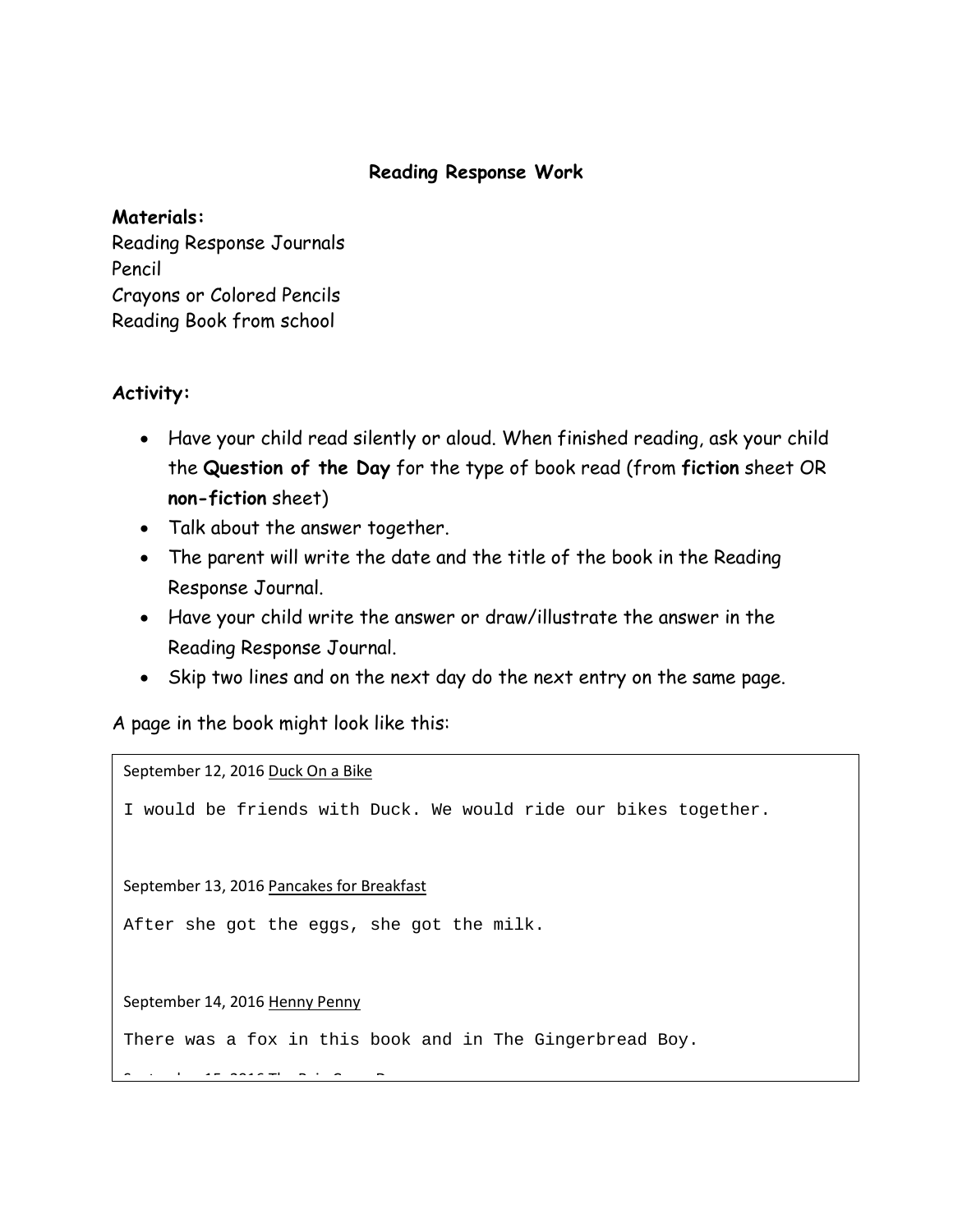## **Reading Response Work**

**Question of the Day** for **Fiction** books for students in grades K, 1, and 2

**Fiction**: Made-up stories about characters and events that are not real. They include fantasy, mystery, folktales, science fiction, tall tales, historical fiction and poetry**.**

| Monday           | Tuesday           | Wednesday         | Thursday            | Friday            |
|------------------|-------------------|-------------------|---------------------|-------------------|
| Ask a ? about    | Ask a ? about the | Ask a ? to        | Ask a ? about the   | Ask a ? about     |
| the character(s) | problem in the    | compare or        | setting of the      | the vocabulary in |
| in the story:    | story.            | contrast this     | story.              | the story.        |
|                  |                   | story with other  |                     |                   |
| Would you be     |                   | stories.          |                     |                   |
| friends with the | What was the      |                   | Draw or write       | What was your     |
| main character?  | main problem in   | How is this book  | about the setting   | favorite word     |
| Why or why       | the story? Write  | the same to other | of the story OR     | from this story?  |
| not? Write OR    | a sentence about  | stories you have  | draw a map to       | Use that word in  |
| draw a picture   | the problem OR    | read or heard? OR | show all the places | a sentence OR     |
| of you and the   | draw a picture    | How is this story | the main            | draw a picture    |
| character.       | about the         | different from    | character went in   | about that word.  |
|                  | problem.          | other stories you | the story.          |                   |
|                  |                   | have read or      |                     |                   |
|                  |                   | heard?            |                     |                   |

| Question of the Day for Fiction books for students in grades 3,4, and 5. |                                                                                                                      |                                                                                                                                  |                                                                          |                                                     |
|--------------------------------------------------------------------------|----------------------------------------------------------------------------------------------------------------------|----------------------------------------------------------------------------------------------------------------------------------|--------------------------------------------------------------------------|-----------------------------------------------------|
| Monday                                                                   | Tuesday                                                                                                              | Wednesday                                                                                                                        | Thursday                                                                 | Friday                                              |
| Ask a ? that helps                                                       | Ask a ? about the                                                                                                    | Ask a ? to compare                                                                                                               | Ask a ? about                                                            | Ask a ? about                                       |
| the reader                                                               | sequence or order                                                                                                    | or contrast the                                                                                                                  | illustrations.                                                           | the <b>theme</b> of the                             |
| understand the                                                           | of the story.                                                                                                        | characters.                                                                                                                      |                                                                          | story?                                              |
| main idea.                                                               |                                                                                                                      |                                                                                                                                  |                                                                          |                                                     |
| What was the<br>MOST important<br>lesson learned in<br>the story?        | What happened<br>AFTER ?<br>(parent fills in an<br>event from the<br>story OR lets the<br>child choose the<br>event) | How is<br>ALIKE ?<br>(parent fills in<br>names of<br>characters from<br>the story OR lets<br>the child choose<br>the characters) | What is the<br>purpose of the<br>illustration on<br>$page$ $\rightarrow$ | What is the<br>theme or<br>message of the<br>story? |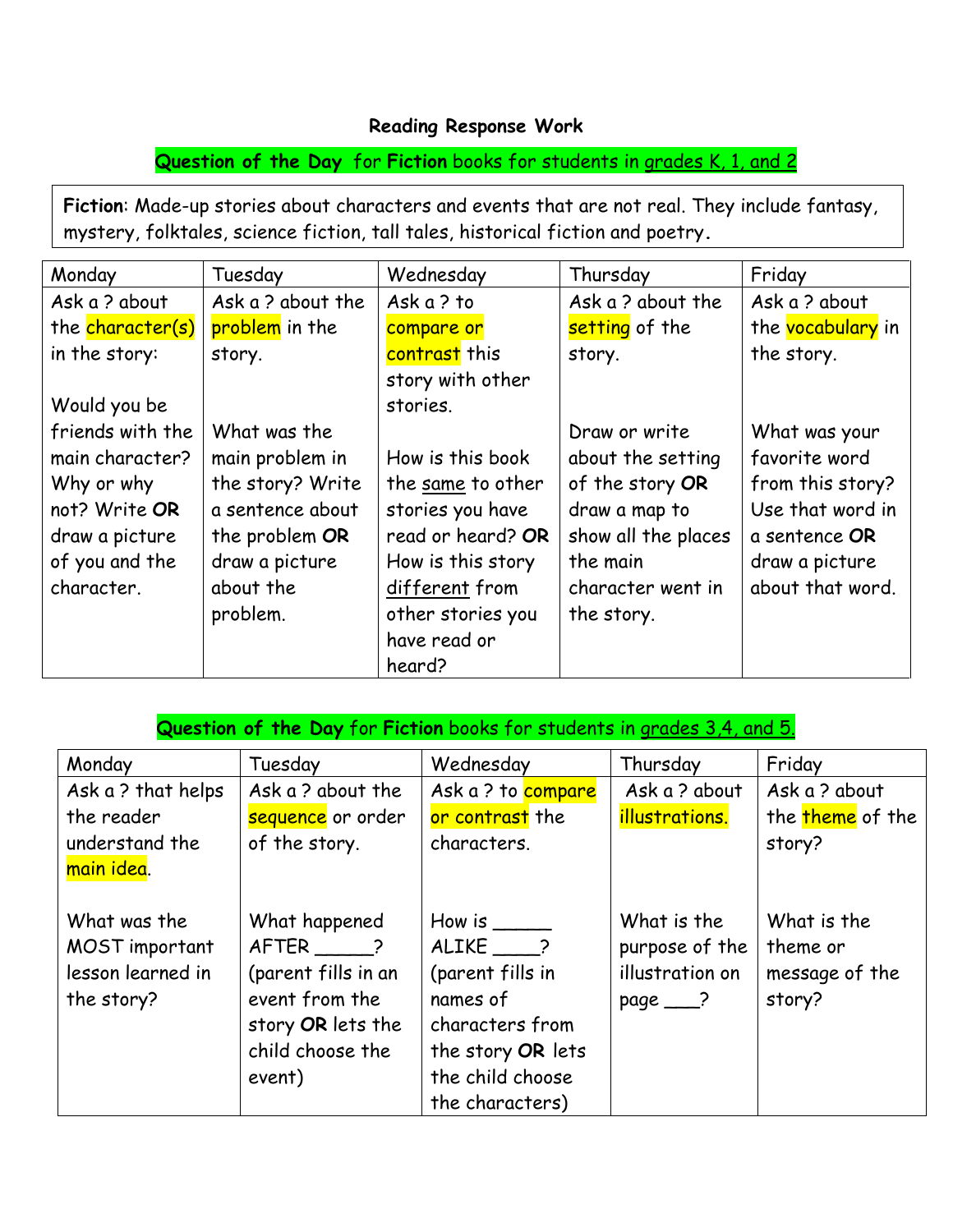## **Reading Response Work**

# **Question of the Day** for **Non-fiction** books for students in grades K, 1, and 2

**Non-fiction**: Writing that is based on facts, real events, and real people. They could include biographies, history and science books.

| Monday                                                         | Tuesday                                                                                                                                         | Wednesday                                                                                                   | Thursday                                                                      | Friday                                                                                                                       |
|----------------------------------------------------------------|-------------------------------------------------------------------------------------------------------------------------------------------------|-------------------------------------------------------------------------------------------------------------|-------------------------------------------------------------------------------|------------------------------------------------------------------------------------------------------------------------------|
| Ask a? about                                                   | Ask a ? about the                                                                                                                               | Ask a ? to                                                                                                  | Ask a? about the                                                              | Ask a ? about                                                                                                                |
| the topic of the                                               | author of the                                                                                                                                   | compare or                                                                                                  | vocabulary of the                                                             | the pictures,                                                                                                                |
| book.                                                          | book.                                                                                                                                           | contrast this book                                                                                          | story.                                                                        | charts, maps, or                                                                                                             |
|                                                                |                                                                                                                                                 | with other books.                                                                                           |                                                                               | diagrams.                                                                                                                    |
| What $fact(s)$<br>did you enjoy<br>learning about<br>the most? | What do you<br>think the author<br>had to do before<br>writing this book?<br>OR.<br>If you met the<br>author, what<br>would you ask<br>him/her? | Is this book like<br>any other books<br>you have read?<br>How are they<br>alike? How are<br>they different? | What is a new<br>word you learned<br>from this book?<br>What does it<br>mean? | What<br>information do<br>you get from the<br>(parent points<br>out a particular<br>photograph,<br>chart, map or<br>diagram) |

| Question of the Day for Non-fiction books for students in grades 3,4, and 5. |                                                                    |                                                                                 |                                                                            |                                                                              |
|------------------------------------------------------------------------------|--------------------------------------------------------------------|---------------------------------------------------------------------------------|----------------------------------------------------------------------------|------------------------------------------------------------------------------|
| Monday                                                                       | Tuesday                                                            | Wednesday                                                                       | Thursday                                                                   | Friday                                                                       |
| Ask a ? that helps                                                           | Ask a ? about the                                                  | Ask a ? about the                                                               | Ask a ? about                                                              | Ask a ? about                                                                |
| the reader make a                                                            | text structure?                                                    | text features.                                                                  | facts and                                                                  | the content of                                                               |
| connection to the                                                            |                                                                    |                                                                                 | opinions.                                                                  | the text.                                                                    |
| topic.                                                                       |                                                                    |                                                                                 |                                                                            |                                                                              |
| What useful<br>information did<br>you learn from<br>this text?               | How did the<br>author present<br>the information on<br>this topic? | What information<br>did you get from<br>labels, legends,<br>captions or charts? | What is one<br>interesting<br>fact from the<br>text? What is<br>an opinion | Why is this topic<br>important?<br>OR<br>Who would find<br>this book useful? |

statement from the

text?